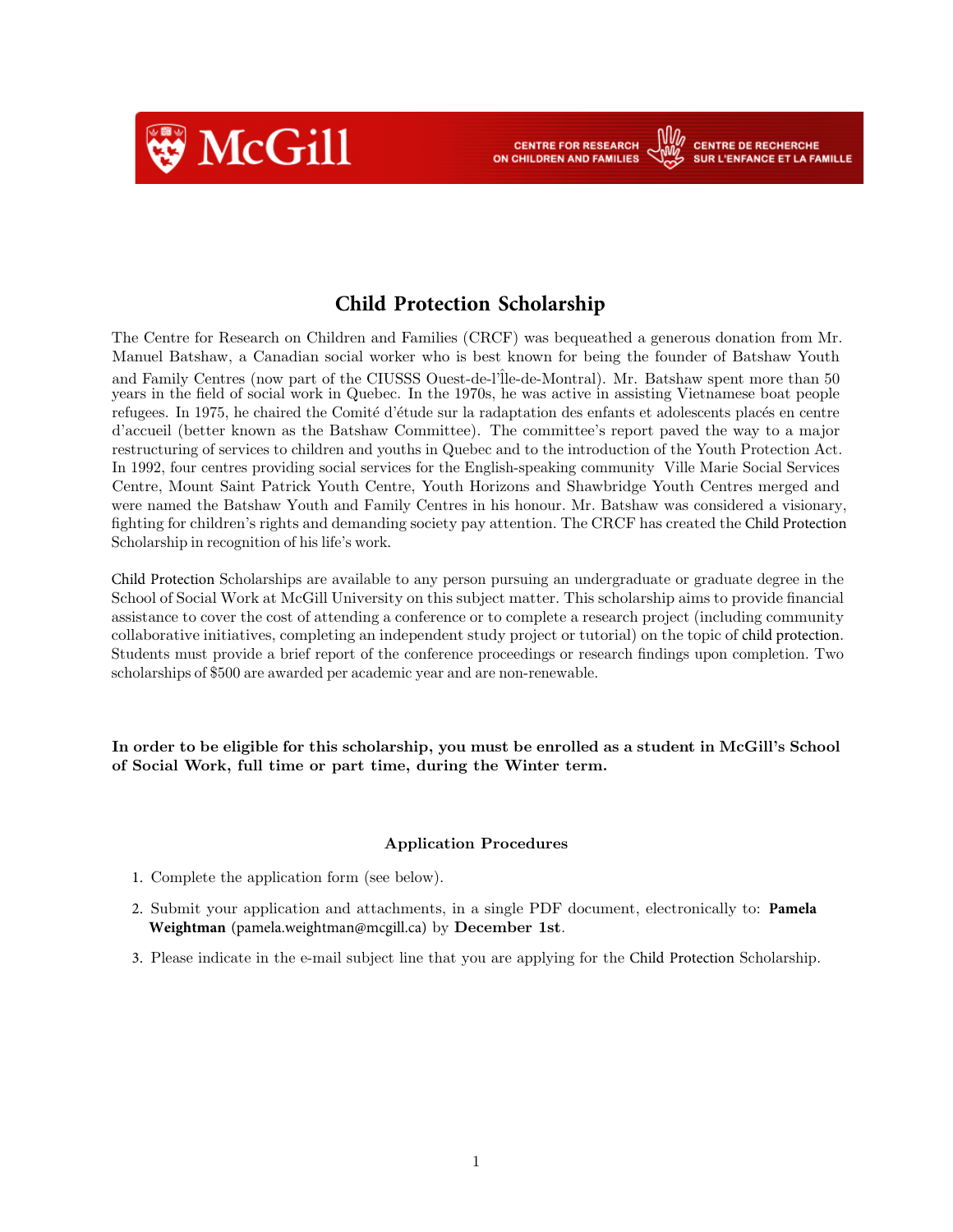## 1 PERSONAL INFORMATION

| Full Name                                                            |             |
|----------------------------------------------------------------------|-------------|
| Student ID                                                           |             |
| $Student Email$                                                      |             |
| Mailing Address                                                      |             |
| City or Town<br>Province                                             | Postal Code |
| Telephone                                                            |             |
| Full time $\bigstar$ Part time<br>Student status in the Winter term: |             |
| Student Signature:<br>Date: _                                        |             |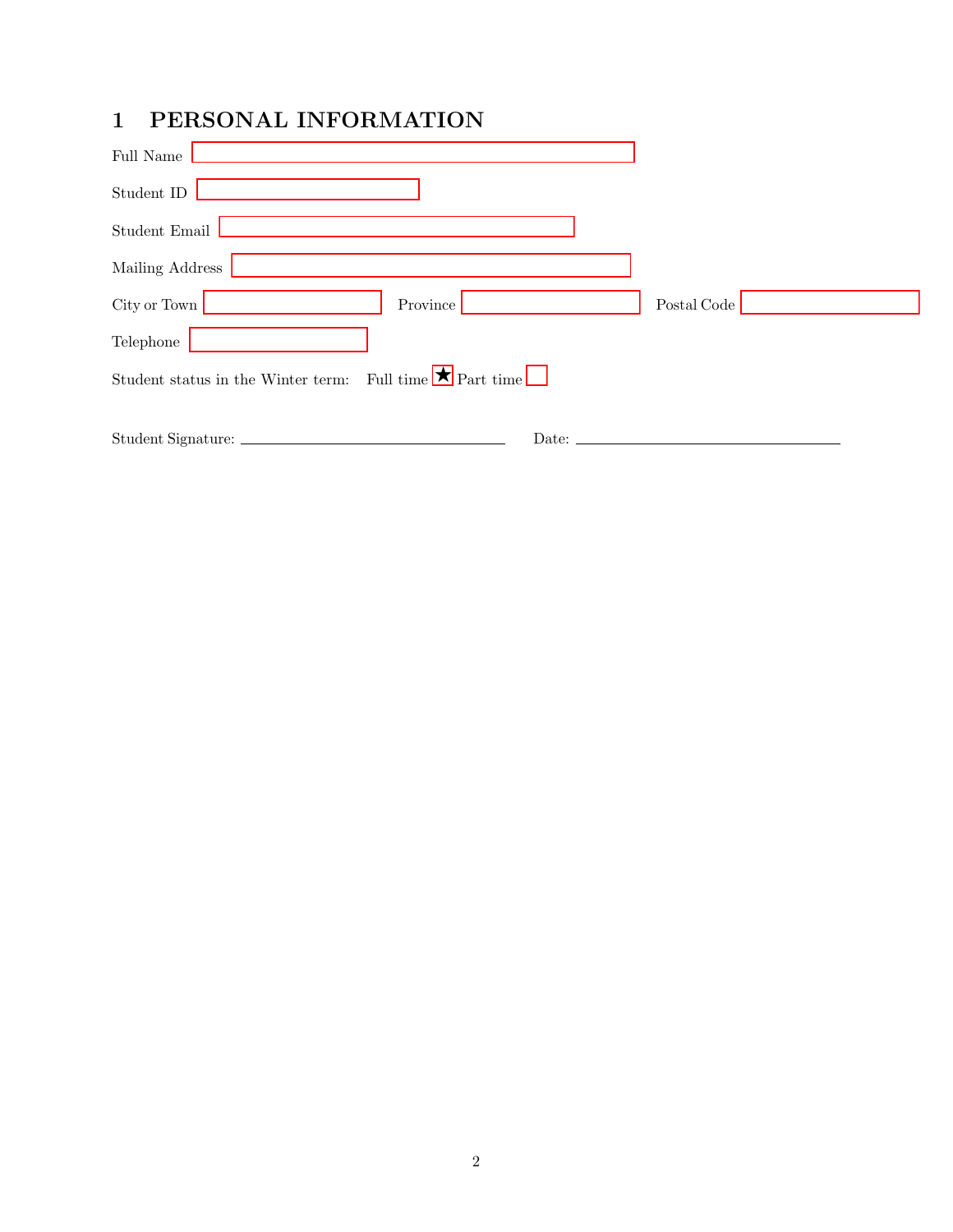## 2 DESCRIPTION OF PROJECT OR CONFERENCE

Please describe the research project or the conference below, specifying the timeframe of the conference/project and how you plan on using the financial support.